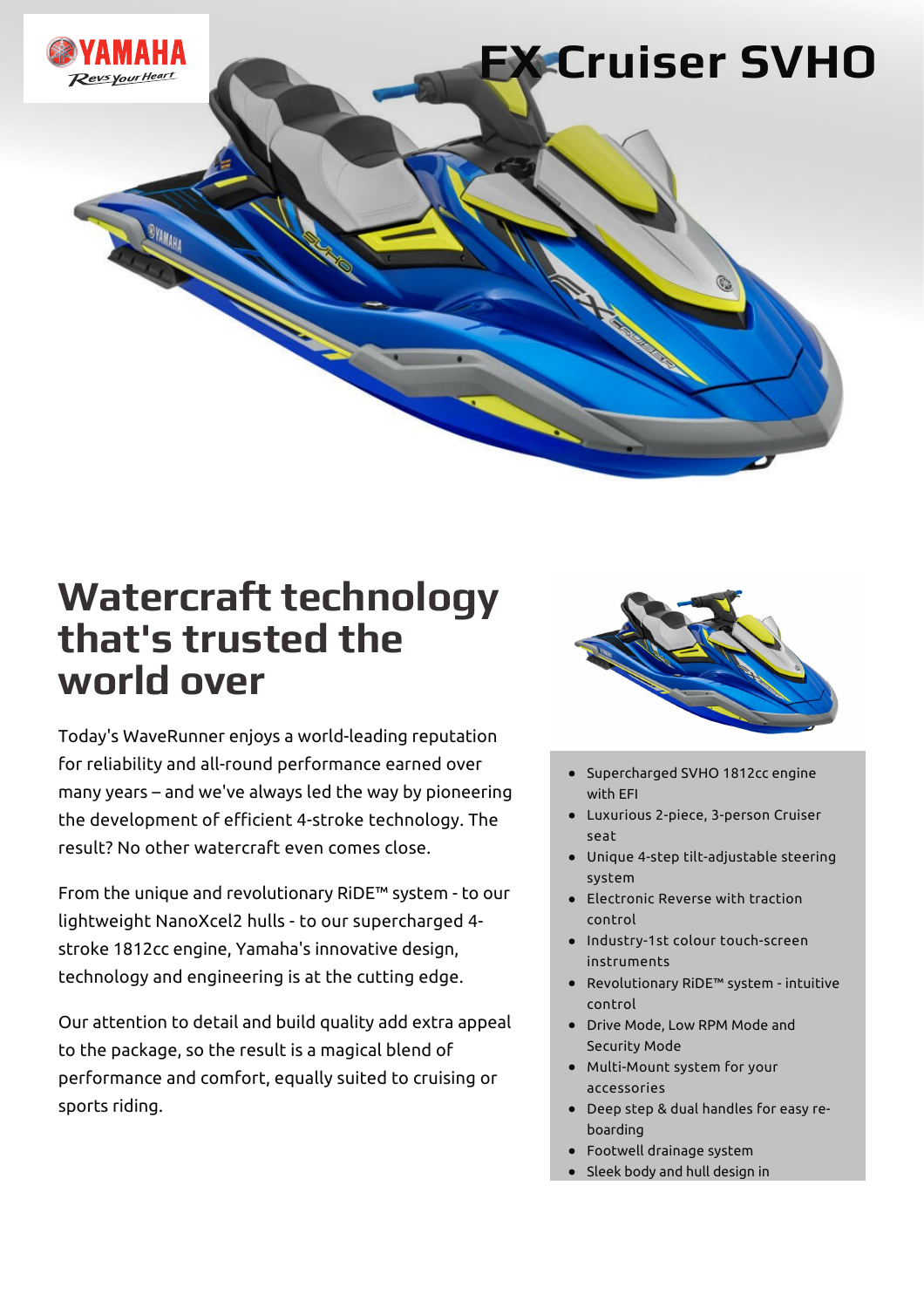

### **FX Cruiser SVHO**



#### **Supercharged 1812cc engine**

This amazing SVHO (Super Vortex High Output) engine produces smooth, flexible power and features highly efficient cooling and air intake systems as well as strong engine internals. The large Hyper-Flow jet pump helps turn that power into electrifying acceleration - and the Electronic Fuel Injection (EFI) gives smooth and efficient power output.



**Drive Control system**

This latest generation of our well known 'L-mode' system allows you to not only pre-set a top-speed limit, but also an acceleration curve, making it the perfect partner when you're towing tubes or wakeboards. You can also lock in lower speed settings for novice riders - and set a steady speed on longer trips, in order to achieve maximum economy.



#### **Aerodynamic shape & hull design in NanoXcel2**

The hull of this FX model is crafted in Yamaha's unique NanoXcel2 material. Impressively light, yet rigid and strong, it gives these machines awesome on-water performance with stunning acceleration, higher top speed, greater economy - and an even more comfortable ride.



#### **Electronic trim system for** shifting on-the-fly

This remarkable system offers complete control of trim position on-the-fly. Using the two buttons by the left hand grip, simply click the trim in to pull a tight turn - and click out again to blast away. Clear read-out of the trim position while on the move is another feature of the stylish new CONNEXT colour display.



#### **Electronic control - another riding revolution**

Our sophisticated Electronic control system will delight you with its 'intelligent' features. Use Cruise-Assist to set and maintain exact speeds, the 3-position No Wake Mode to navigate through low-speed areas - and electronic Reverse-assist and TDE (Thrust Directional Enhancement) for ultra-low speed maneuvering and docking.



#### **Luxury, comfort, footwell drainage - and easier reboarding**

From 4-step, tilt-adjustable steering to a luxury 3-person cruiser seat – and from practical pull-up cleats to a large swim platform with a deeper, wider, softer, more comfortable step and dual handles for reboarding – this FX Cruiser really does have it all. Plus an industry-first footwell drainage system.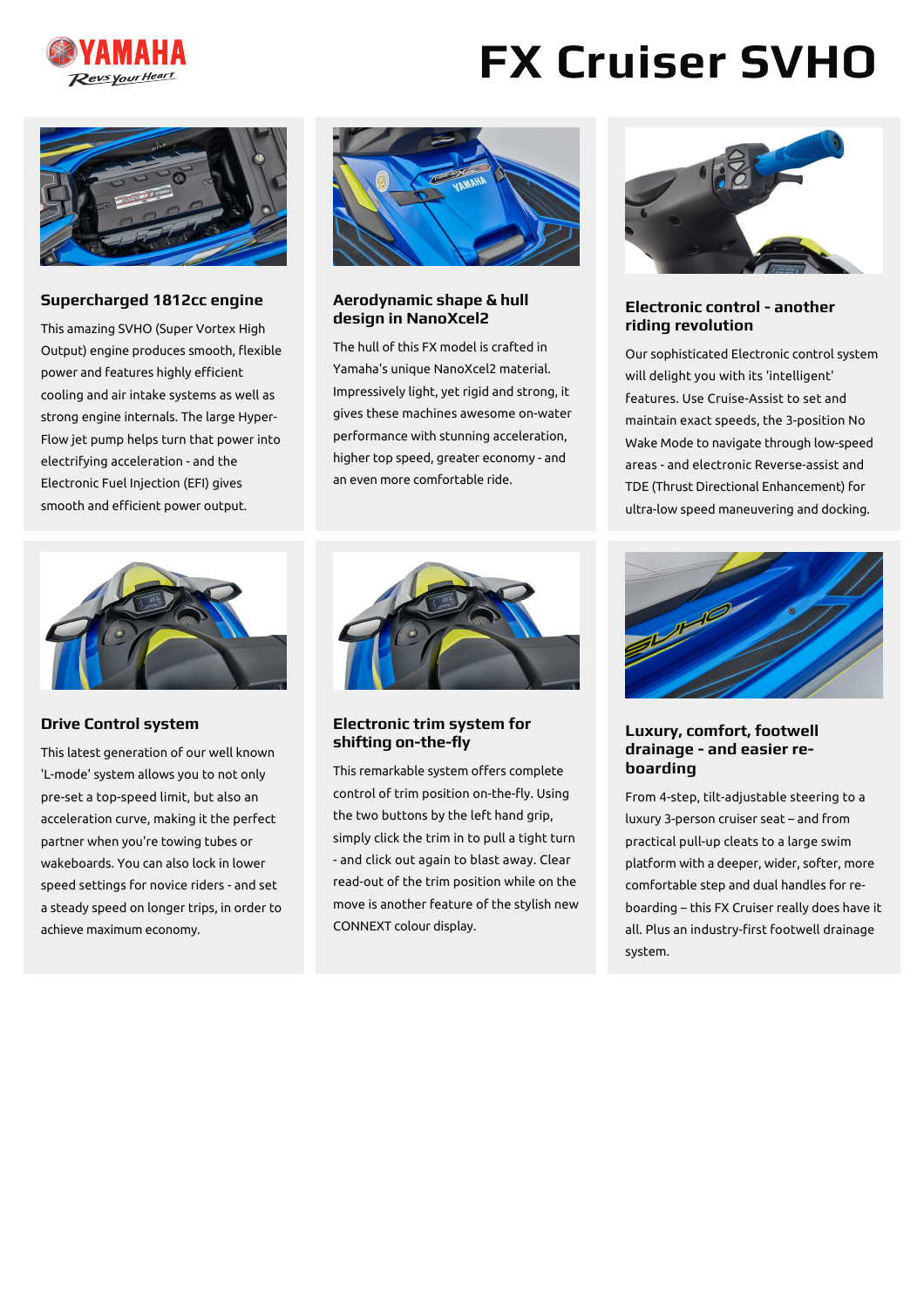

# **FX Cruiser SVHO**

| <b>Engine</b>      |                                         |
|--------------------|-----------------------------------------|
| Engine type        | 4-Cylinder; 4-stroke; Super Vortex High |
|                    | Output; DOHC; 4-valves                  |
| Supercharger       | Yes (with intercooler)                  |
| Displacement       | 1,812cc                                 |
| Bore x stroke      | $86.0$ mm $\times$ 78.0 mm              |
| Compression ratio  | 8.5:1                                   |
| Pump Type          | 160 mm Axial Flow                       |
| Fuel               | Unleaded premium Gasoline               |
| Fuel supply system | Electronic Fuel Injection               |
| Fuel capacity      | 70.0litres                              |
| Oil capacity       | 5.3litres                               |

| <b>Dimensions</b> |                  |
|-------------------|------------------|
| Length            | $3.58 \text{ m}$ |
| Width             | $1.27 \text{ m}$ |
| Height            | $1.23 \text{ m}$ |
| Dry weight        | 372kg            |

| Features         |             |
|------------------|-------------|
| Storage Capacity | 166.7litres |
| Rider capacity   | 1-3 person  |